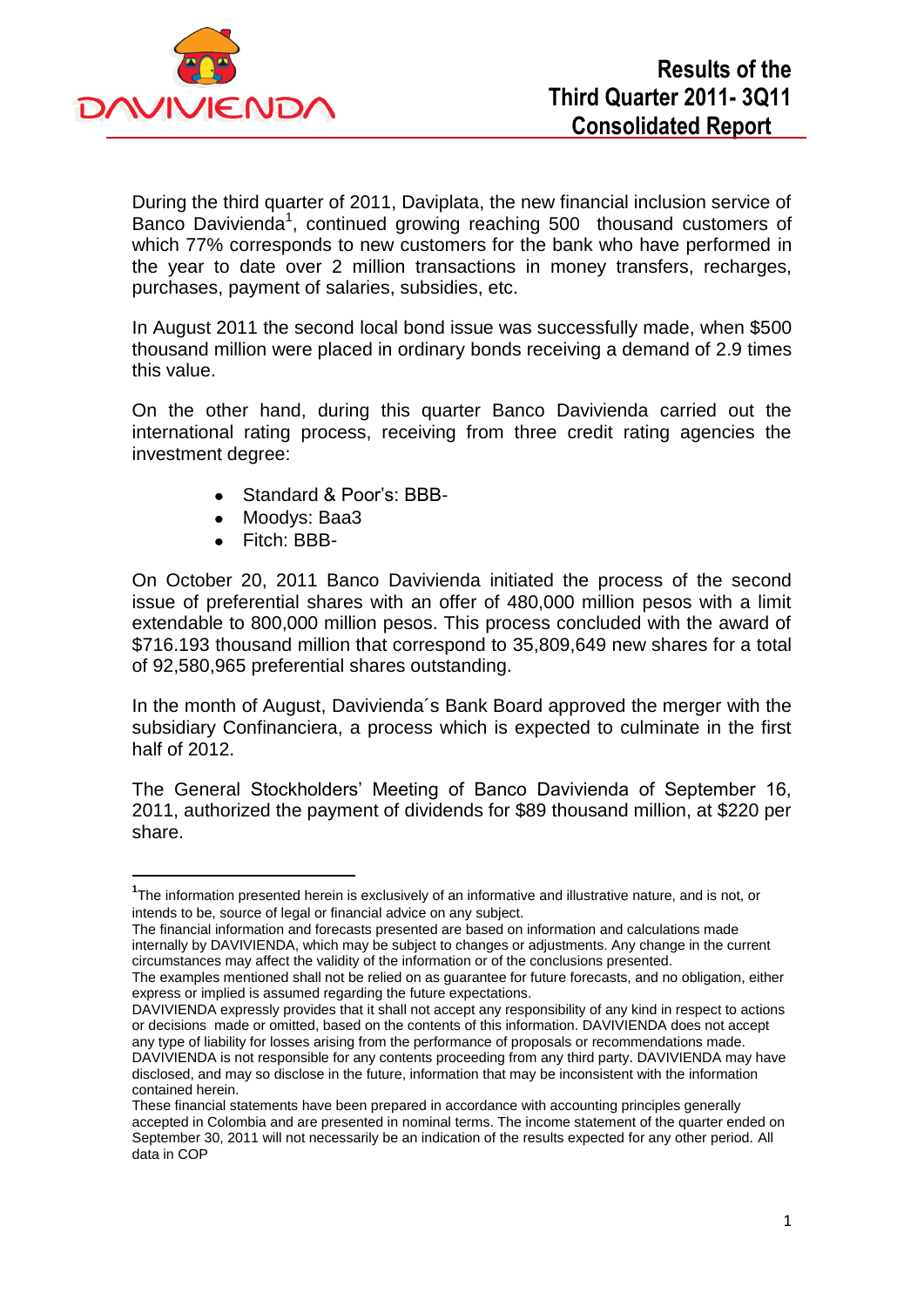

# **Major results**

Net accumulated profits as of the third quarter 2011 were \$136 thousand million showing a growth of 8.0% as compared to the second quarter of the current year and of 25.6% when compared to the previous year

- Revenues from loan portfolio interest generated in the quarter were \$764 thousand million, which represents a growth of 24.7% as compared to 3Q10 and of 8.5% when compared with the previous quarter 2011. Revenues from investment portfolio closed at \$58 thousand million with a variation of -11.9% as compared to 2Q11.
- Consolidated assets at the closing of the quarter are \$35.1 billion where the net portfolio for a value of \$24.4 billion represents 69.4% and investments for a value of \$4.9 billion represent 13.8%.
- The net loan portfolio closed the quarter with a value of \$24.4 billion and a growth of 5.5% as compared to the balance recorded at the closing 2Q11 and of 23.4% when compared to the previous year, driven mainly by the consumer and corporate portfolio.
- The loan portfolio quality indicator by  $age<sup>2</sup>$  was 1.48%, loan portfolio provisions for a value of \$1.4 billion permit a coverage of 356.6%. Provisions represent 5.3% of gross loan portfolio.
- Borrowings reach \$25.7 billion with a growth of 19.5% when compared to the previous year, this driven mainly by savings accounts (∆YoY=40.3%) and bonds (∆YoY=44.1%).
- Net loan to borrowings ratio<sup>3</sup> reached 95%, as compared to 94% of the  $\bullet$ previous quarter. Taking into account the rediscount obligations this ratio is 84% at the closing of 3Q11.
- Equity closed at \$3.9 billion with a growth of 1.3% in respect to 2Q11 and 12.3% when compared to the previous year. The solvency ratio increased in the quarter 0.19% to 12.53%.

The net profit per share as of 3Q11 reported by the Bank was of \$326.3 which represents a variation of 10.9% compared to 2Q11 and of -20.0% compared to the same period of the previous year, this due mainly to the increase of loan portfolio provisions by the change in procyclical and contracyclical provision

**.** 

 $2$  >90 days

<sup>&</sup>lt;sup>3</sup> Net Loan Portfolio = Gross Loan Portfolio – Provisions Borrowings = Deposits and Current Liabilities + Bonds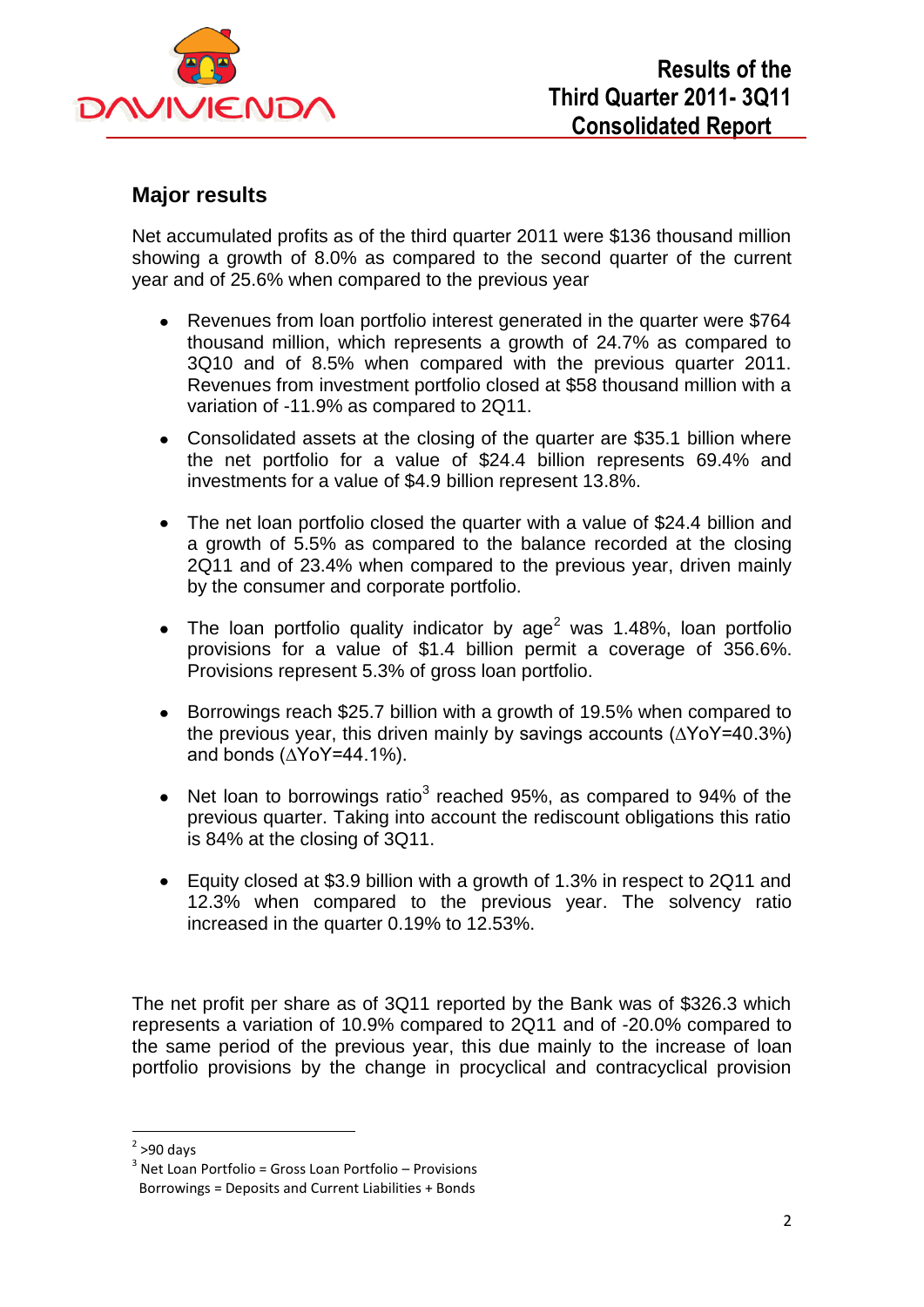

policies given by the Financial Superintendence of Colombia. The return on average equity (ROAE) as of September 2011 was of 14.6%<sup>4</sup>.

# **Balance Sheet**

### **Assets**

Assets increased by 7.0% in the quarter and 22.4% compared to 3Q10 reaching \$35.1 billion. In respect to the previous quarter, the major growth occurs in investments that increases 17.6% while the growth in respect to the previous year is explained by the loan portfolio that grows 23.4% and continues representing close to 70% of total assets.



# **Asset composition**

Gross credit portfolio

In reference to the loan portfolio, at the closing of the quarter it was \$25.7 billion pesos, \$1.4 billion more than 2Q11.

**.** 4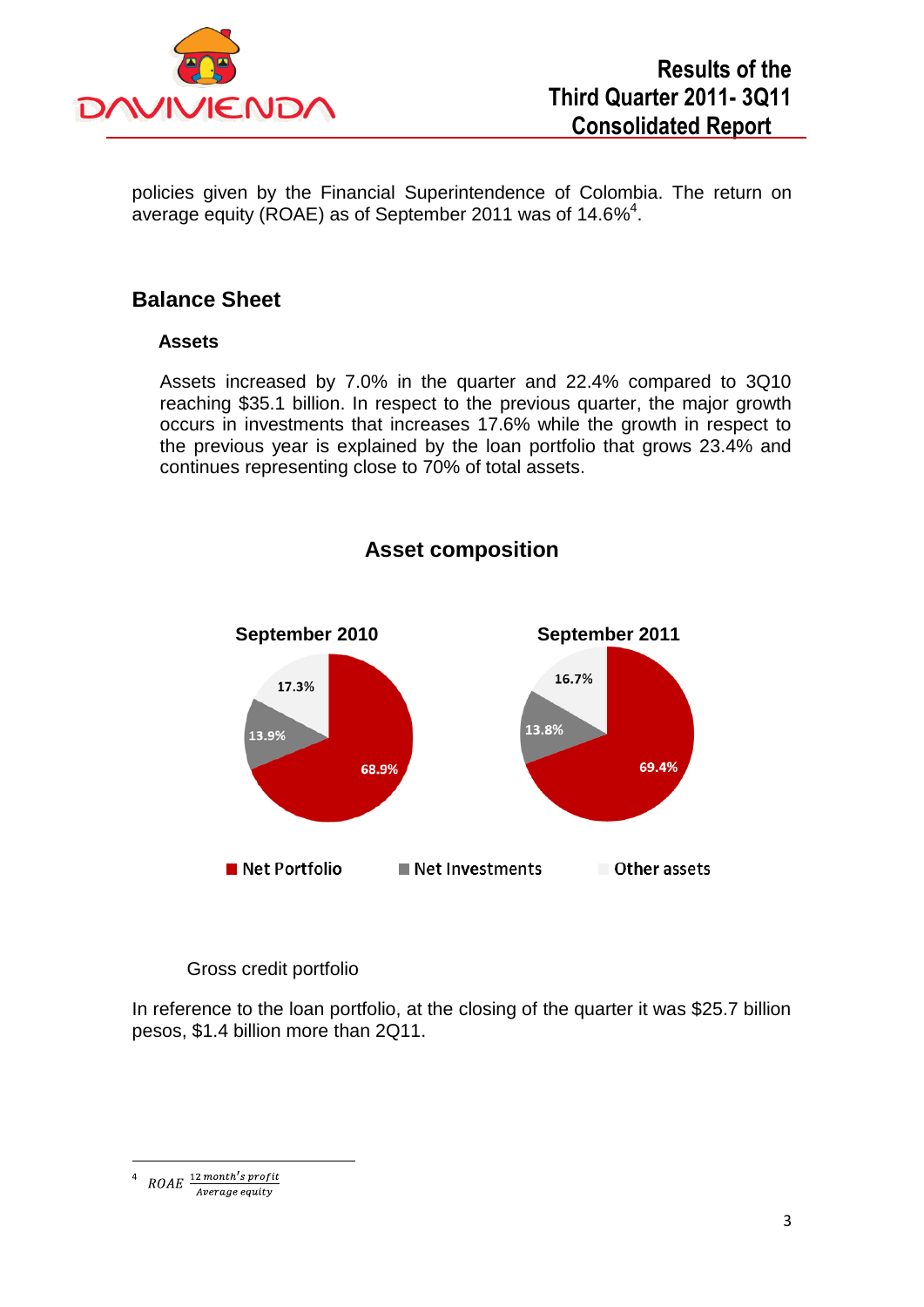

# **Gross loan portfolio composition**



The commercial<sup>5</sup> portfolio gains participation and corresponds 51.4% of the total loan portfolio, which has permitted to increase the participation in the system in this segment, exceeding that of the previous quarter (10.4%), reaching 11.3%<sup>6</sup>. It had an increase of 8.7% as compared to the previous quarter and of 30.7% in respect to the same period of the previous year.

In turn, consumer loans closes at \$8.5 billion, growing only 1.1% in the quarter and 19.4% compared to the previous year. These growths are lower than those of the system  $(Q/Q = 1.8\%, Y/Y = 32.2\%)$ , due to a tightening of the policies for granting certain products and segments, which started to show excess indebtedness in the system.

Home Mortgage loans<sup>7</sup> reaches a balance of \$4.0 billion at the closing of the quarter experiencing a growth of 5.4% as compared to the previous quarter and of 8.9% compared to the previous year. In 3Q11 a securitization took place for \$149 thousand million, which generated profit in the sale for \$4 thousand million. The annual growth of these loans would be of 17.9% if we consider the receivables that the bank has securitized as of this date which amount to \$2 billion.

The quality of the loan portfolio by past due age shows an improvement in the indicators in respect to 2Q11. In fact, the total indicator of the loan portfolio improved passing from 1.80% at the closing of the third quarter 2010 to 1.48% at the closing of September 2011. On the other hand, the total portfolio

 5 Includes microcredit

 $^6$  Source: Financial Superintendence of Colombia. Individual results as of September 2011 (does not include residential leasing).

<sup>&</sup>lt;sup>7</sup> Includes Residential Leasing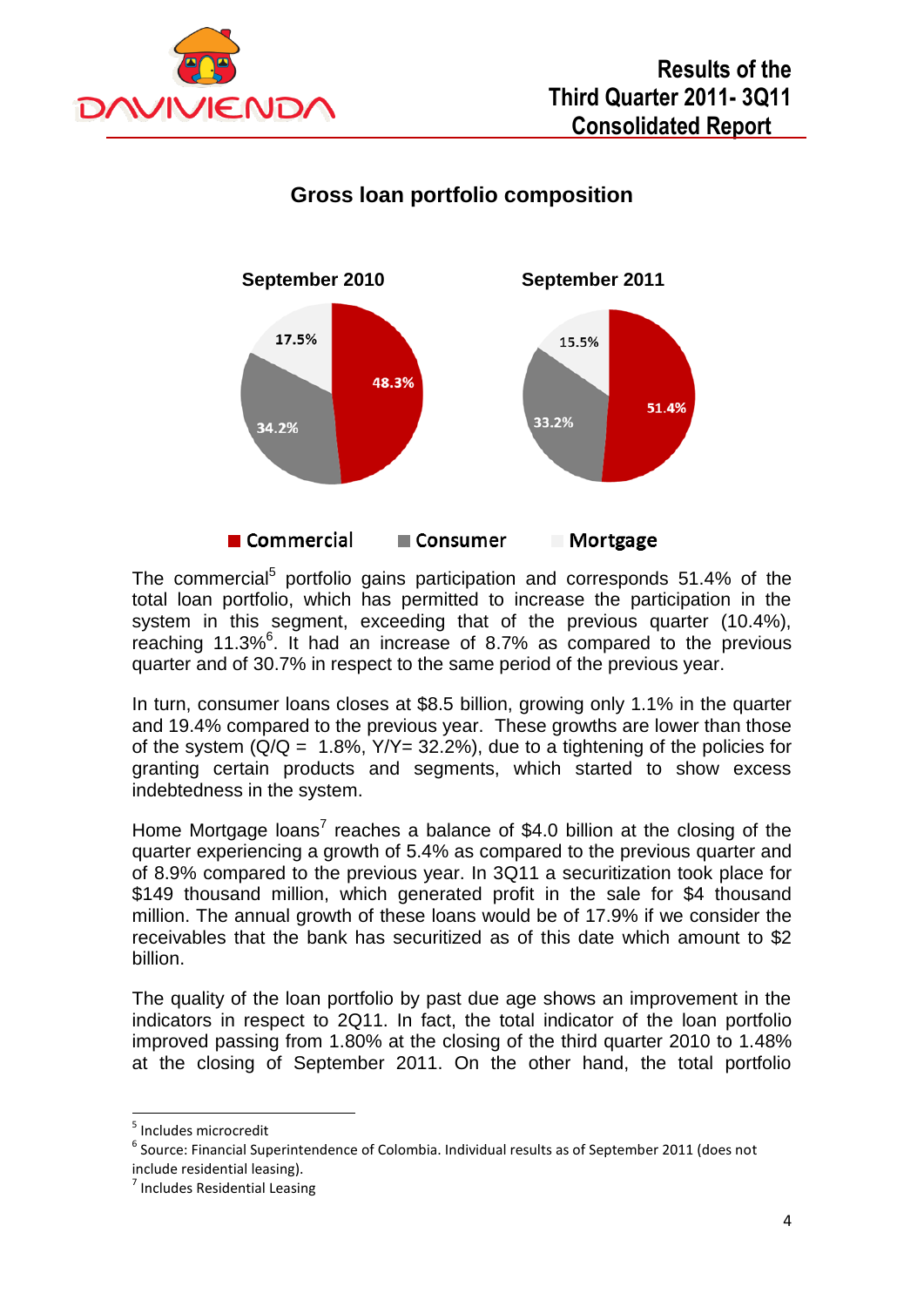

coverage indicator is at 403.6% at the closing of the third quarter 2011 with a significant increased compared to 3Q10 (309.5%).

|                              | <b>Total %</b> |        | <b>Consumer %</b> |        | <b>Commercial %</b> |        | Mortgage %      |       |
|------------------------------|----------------|--------|-------------------|--------|---------------------|--------|-----------------|-------|
|                              | Sep 10         | Sep 11 | <b>Sep 10</b>     | Sep 11 | Sep 10              | Sep 11 | $Sep 10$ Sep 11 |       |
| Quality by age               | 1.80           | 1.48   | 1.88              | 2.09   | 1.18                | 0.72   | 3.32            | 2.64  |
| <b>Coveragy by portfolio</b> | 309.5          | 356.6  | 416.5             | 382.5  | 380.3               | 532.1  | 122.9           | 156.5 |
| Growth *                     | 22.7%          |        | 19.6%             |        | 29.9%               |        | 9.0%            |       |

# **Loan portfolio quality<sup>8</sup> by type and coverage**

|                        | Sep 10 | <b>Sep 11</b> |  |
|------------------------|--------|---------------|--|
| <b>Provissions/</b>    |        | 5.3%          |  |
| <b>Gross Portfolio</b> | 5.6%   |               |  |

During the quarter (3Q11) the growth of provisions was 6.4% which increased the balance of reserves to \$1.4 billion. In the quarter portfolio write-offs were made for a value of \$150 thousand million, higher by \$15 thousand million than the write-offs made in the previous quarter. On the other hand, recoveries made in the third quarter 2011 were \$43 thousand million for a net of 108 million. In the third quarter of 2011 there were sales of written-off consumer portfolio for \$257 thousand million that generated extraordinary income for \$18 thousand million.

# **Gross investment portfolio**

The investment portfolio totaled at the closing of the quarter \$4.9 billion, experiencing a increase of 17.4% in the quarter and a growth of 22.2% as compared to the previous year. The increase takes place in fixed income securities that represent 97.6% of total investments and especially those classified as negotiable securities that already represent 68.0% of the portfolio support the bank's liquidity strategy.

**.** 

<sup>&</sup>lt;sup>8</sup> Quality: >90 Days. Coverage: Provisions/ Unproductive for default age

<sup>\*</sup> Loan portfolio balance growth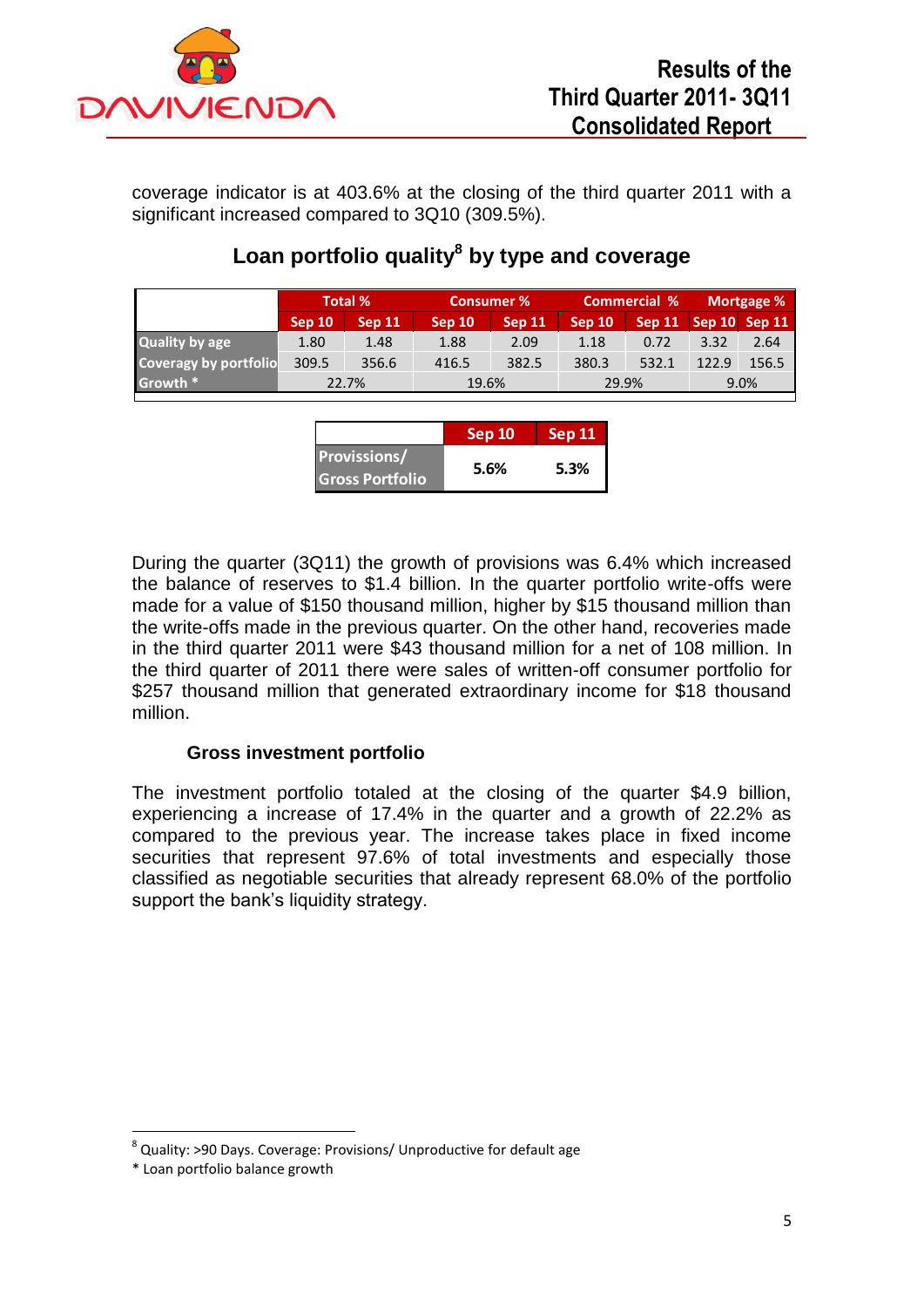



# **Gross Investment portfolio composition**

# Commercial Credit

As of September  $30<sup>th</sup>$  the balance of Commercial Credits is \$1.2 billion and the quarterly repayment is of \$30 thousand million. During this quarter the repayment of the commercial credit for the purchase of Banco Superior was completed, and for this reason the repayment of the following quarter will only be of \$13 thousand million

#### Other assets

Goods received in payment decreased 2.5% in the quarter and 29.2% compared to 3Q10 reaching \$36 thousand million.

Fixed assets totaled \$409 thousand million showing an increase of 3.1% from the previous quarter and of 8.6% as compared to 3Q10. In the year to date the appreciation of these assets reach 465 thousand million with a variation of -1% in respect to the previous quarter and of 17% in respect to 3Q10.

# **Liabilities**

**.** 

As of September 30, 2011 liabilities amounted to \$31.2 billion showing an increase of 7.8% in the quarter and of 23.8% compared to the previous year.

Deposits and bonds reached \$25.7 billion obtaining a net loans to deposits ratio $9$  of 95%. In respect to the funding composition, savings accounts increased 4.6% as compared to the previous quarter and 40.3% in respect to the third quarter of 2010 and thus it continues to be the main funding source.

<sup>&</sup>lt;sup>9</sup> Deposits include savings accounts, checking accounts, CDs and Bonds.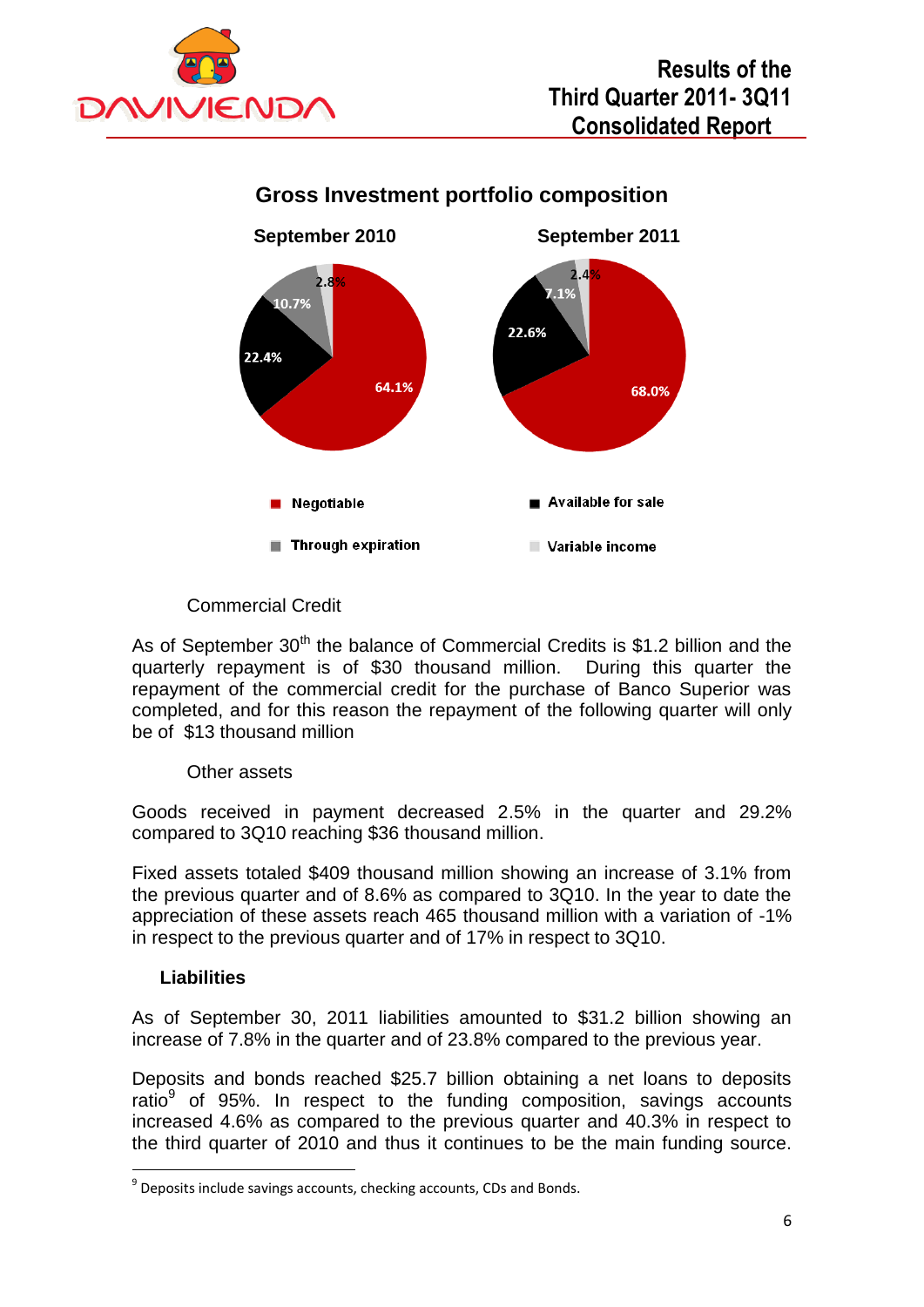

The instrument that loses share are CDs which are now only 21.5%. This funding structure change responds a financial efficiency strategy.



#### **Funding Sources Composition**

CDAT = Short Term Savings Deposit Certificate

Deposits show a growth of 3.7% in the quarter and of 16.2% in the year. Financial obligations that support the funding of commercial loans show a growth of 20.9% in the quarter and of 75.6% in the year. Of these, obligations in foreign currency for a value of USD\$ 998 million show a growth of 16.4% in the quarter and of 90.3% in the year due to the bank's strategy for credits of this type. In August, a successful placement of local ordinary bonds was made for an amount of 500 thousand million pesos and an excess demand was obtained of up to 2.9 times the amount placed, making the Bank the highest issuer of bonds in the local market with \$3.4 billion.

# **Equity**

Equity totaled \$3.9 billion at the closing of the quarter showing a growth of 1.3% in respect to the previous quarter, which is explained mainly by capitalization of results through the creation of reserves for \$180 thousand million. Annual growth was 12.3%.

With this equity, the bank's consolidated reaches a solvency of 12.53% compared to 12.34% of the previous quarter, this ratio is 353 base points above the 9% required in Colombia. As of September 30, 2011 the basic equity to assets ratio weighted by risk was of 10.4%, notwithstanding the growth of the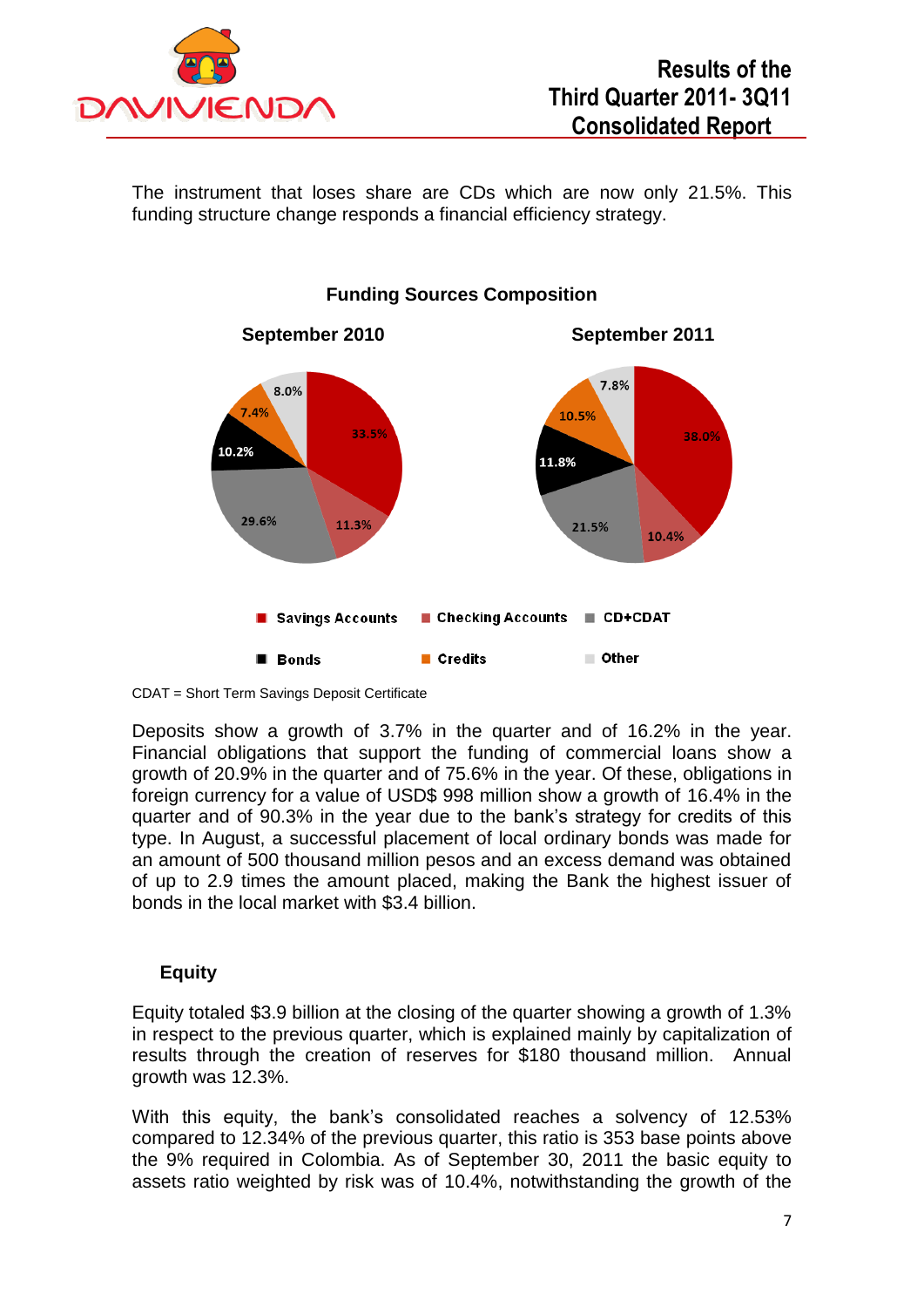

portfolio. The qualifying was 4.1 billion at the close of 3Q11, with a variation of 9.5% in respect to 2Q11.



|                                                | <b>Sep 10</b> | <b>Jun 11</b> | <b>Sep 11</b> |
|------------------------------------------------|---------------|---------------|---------------|
| <b>Basic equity</b>                            | 2.7           | 2.9           | 3.1           |
| <b>Supplementary equity</b>                    | 1.0           | 0.9           | 1.0           |
| <b>Qualifying capital</b>                      | 3.7           | 3.7           | 4.1           |
| <b>Assets weighted by</b><br><b>risk level</b> | 24.6          | 28.2          | 29.9          |

#### **Income Statement**

Net profit totaled \$136 thousand million in the quarter, showing an increase of 8% as compared to the previous quarter. Net profit per share in the quarter is of \$326.3 showing an increase of 10.9% compared to the previous quarter.

#### **Interest income**

Interest income generated in the quarter was of \$823 thousand million, which represents a growth of 16.9% in respect to 3Q10 and of 6.7% when compared to the previous quarter of 2011. The growth in the quarter is explained by the increase mainly in commercial portfolio, mortgages, and the rate grow as a consequence of the increase in 140 basic points of the usury rate for this quarter. In addition to this, revenues in the commercial portfolio increased 8.9% as compared to the previous quarter and 20.8% in respect to the same quarter of the previous year, explained mainly by the growth in the loan portfolio (8.7% and 30.6%). Furthermore, revenues from mortgage loan portfolio increased as a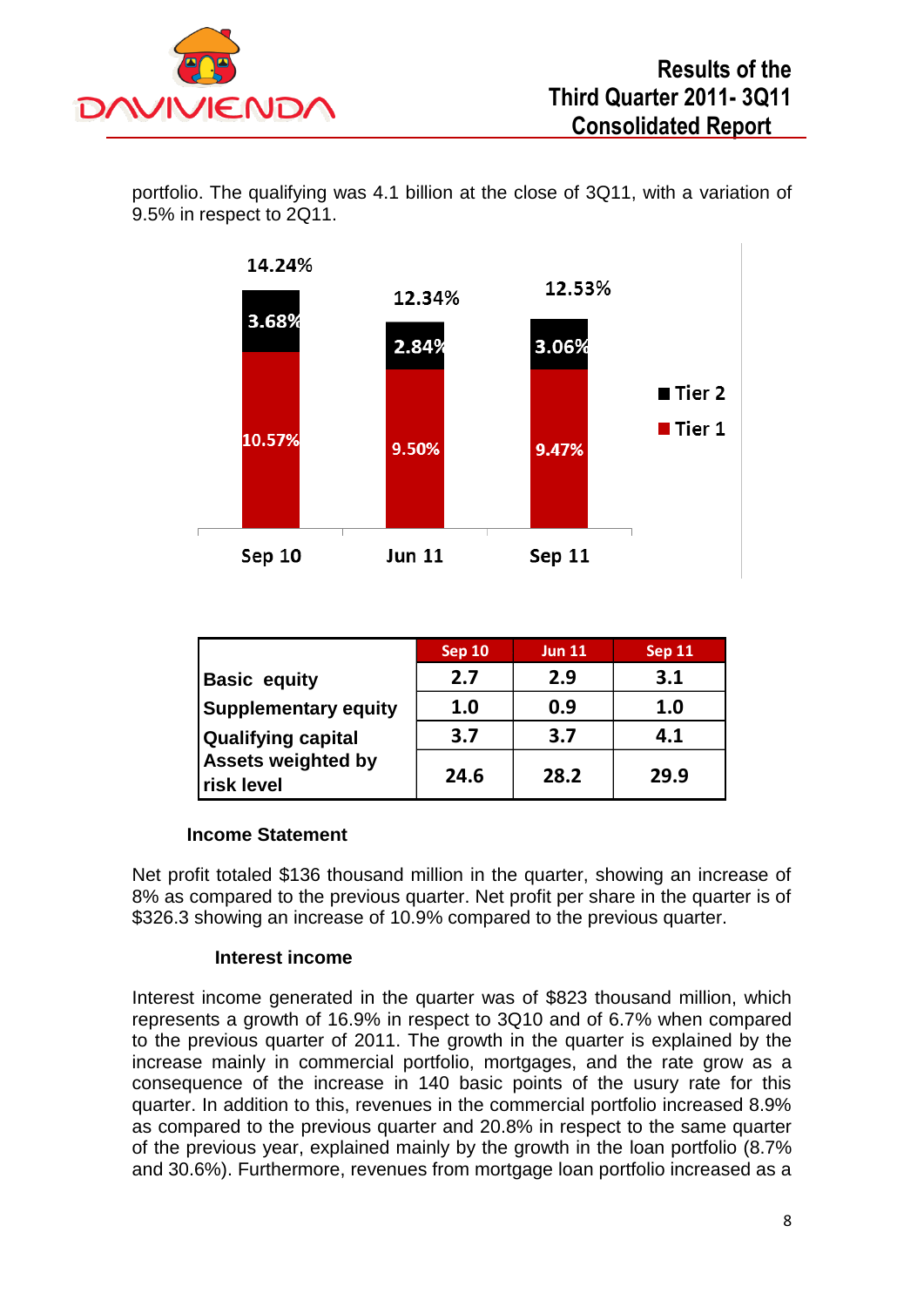

consequence of a higher placement of leasing credits (variation of 5.5% as compared to 2T11).

#### **Revenues from Investments**

Revenues generated by the investment portfolio decreased 11.9% in respect to the second quarter and 36.1% as compared to the previous year as a consequence of the increase of rates that has taken place in the year.

#### **Financial Expenses**

Financial expenses grow 13.6% during the quarter and 40.6% in respect to the same quarter of the previous year. This is explained by the growth of balances, especially bonds and credits with other entities. And by the increase in rates that is reflected in the higher expense in savings accounts.

#### **Provisions**

Provisions expense for the quarter corresponds mainly to credit portfolio that amounted to \$519 thousand million, which represents an increase of \$183 thousand million in respect to the previous quarter and an increase of \$119 thousand million compared to the results of the same quarter in the previous year. This growth responds generally to the growth of the credit portfolio and specifically and particularly to a higher level of coverage of specific segments of free investment consumer credits, where there have been deteriorations and have been left with a higher coverage level.

#### **Financial Margin**

Notwithstanding the good performance in the placements of portfolio credits and the increase in market rates, the net financial margin of the quarter shows a slight decrease of \$9 thousand million (∆QoQ%=-2.4%) in respect to the previous quarter given the growth of provisions (∆QoQ%=18.3%). The financial margin variation in respect to the 3Q10 is of -14.6%

#### **Commissions and income from services**

Income and commissions for services for a value of \$206 thousand million showed a growth of 12.8% in respect to the same quarter of the previous year.

The commissions of personal banking originated in the Bank represent 77.8% of this income and showing the placement product a growth of 28.2% in respect to the previous year. On the other hand, borrowing products close with a significant increase of 40.3% as compared to the second quarter of this year.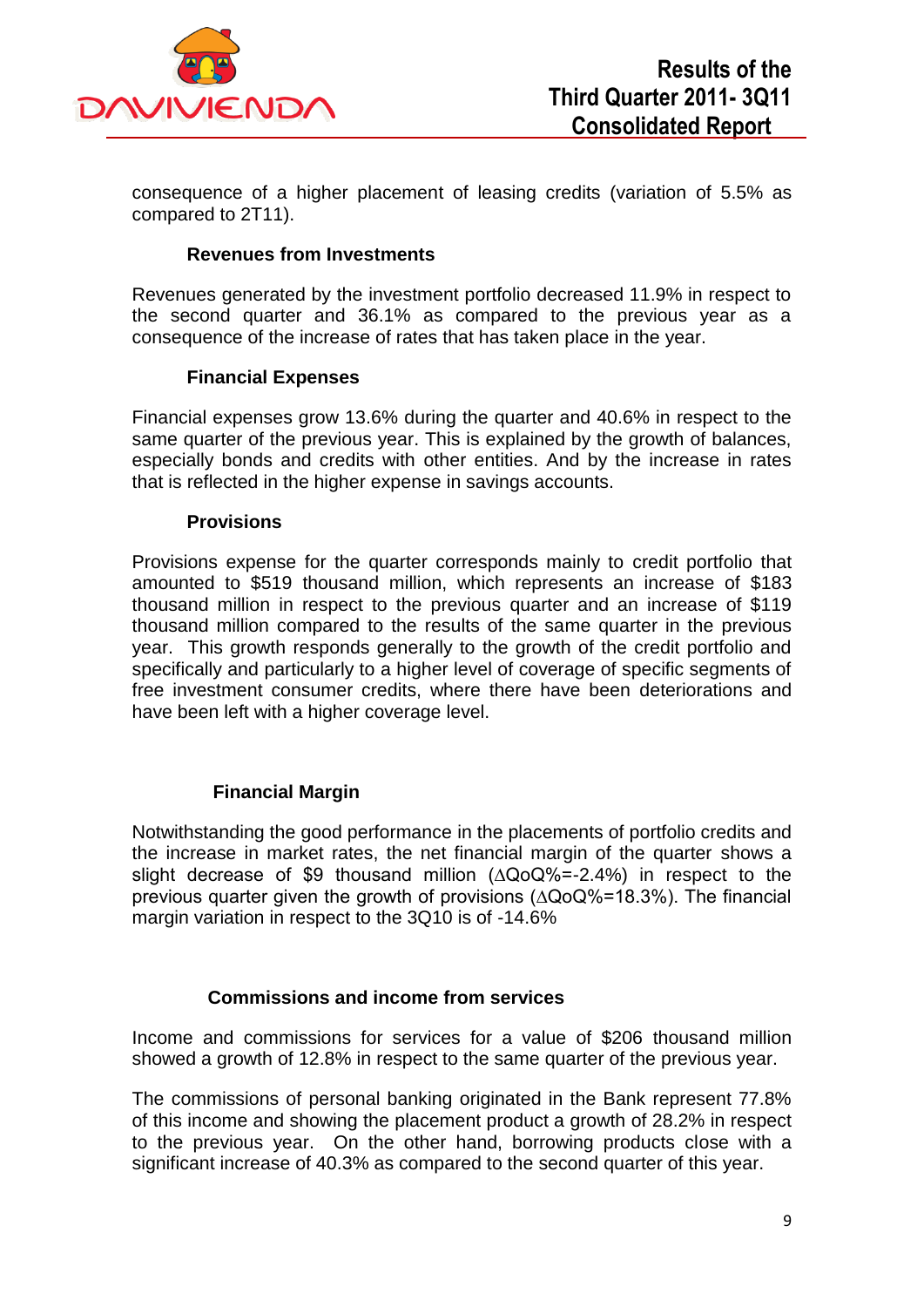

Commissions of SME banking show an increase of 3.8% compared to the previous quarter and the corporate banking presents an increase of 2.2% compared also with the second quarter of 2011.

Commissions from trust activities totaled \$10 thousand million in the quarter showing an increase of 1.6% and growth of 9.1% compared to the previous year.

# **Operating Profits**

#### **Operating Expenses**

Personnel expenses were \$146 thousand million which represent a variation of -2.1% in respect to the previous quarter; the annual variation of -0.1% does not have much relevance.

Operating expenses increased by 7.8% over the previous quarter mainly due to the acquisition of a new internet fraud insurance and the adaptation and remodeling of some offices and branches. Additionally, there was a decrease in depreciation and amortization for 4 billion, amortization of goodwill and taxes 9 billion by 4 billion. These declines correspond to the completion of the payment of goodwill by Banco Superior.

#### **Other incomes and expenses, net**

The balance of this account includes operating income of \$ 796 billion, corresponding to the utility on valuation of derivatives and useful restatement changes, dividends received and other non-operating income. To understand the operations of derivatives, we look comprehensively the effect of the loss on valuation of derivatives, change in TRM and other non-operating expenses of \$ 789 billion.

#### **Taxation**

During the quarter there was an increase in the tax value of 70% compared to the same quarter last year due to increased revenue and higher expenses recorded deductible.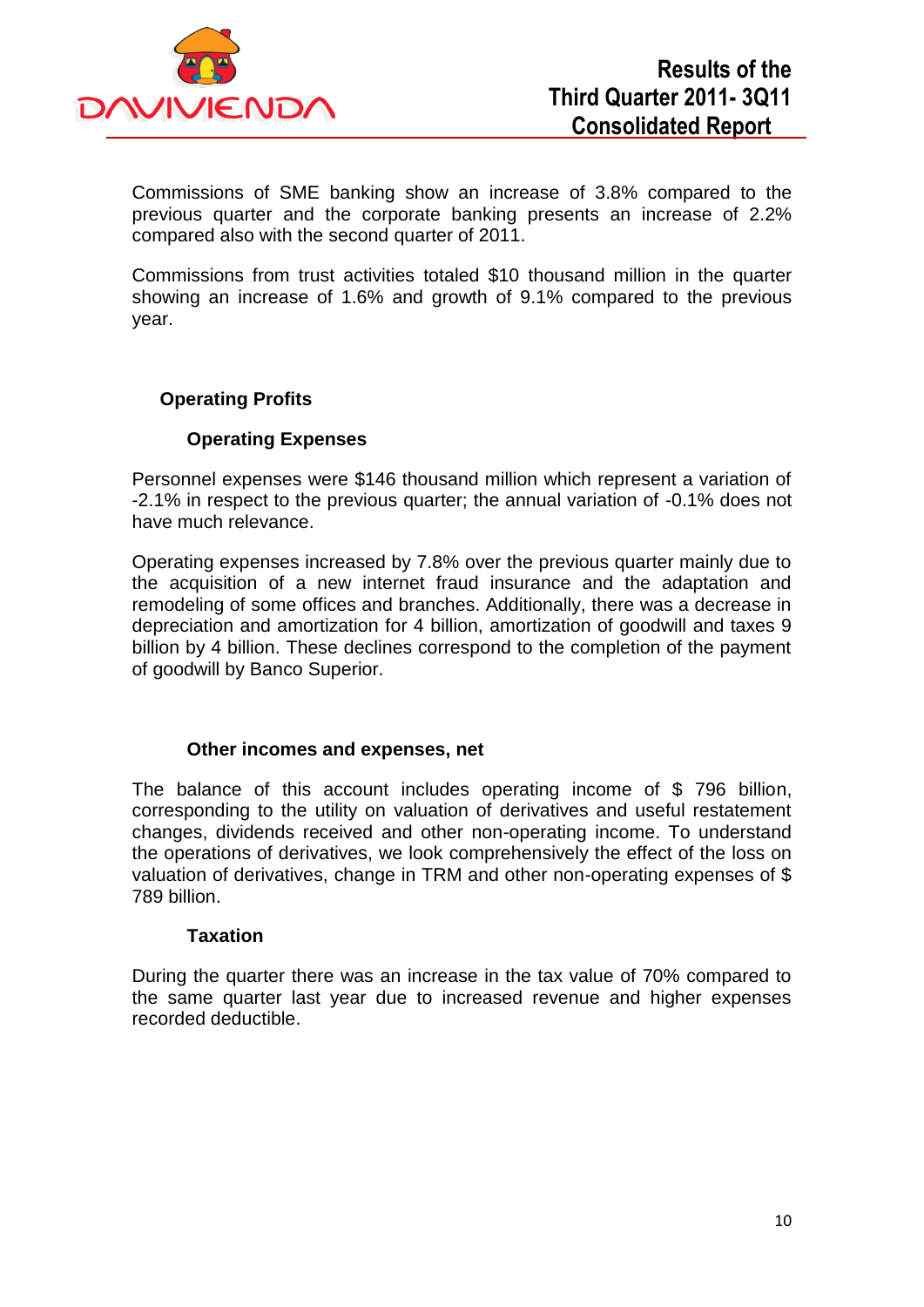

# **Results of the Third Quarter 2011- 3Q11 Consolidated Report**

#### **BANCO DAVIVIENDA S.A AND SUBORDINATES MAJOR CONSOLIDATED FIGURES 3Q11 – 2Q11** (Thousands of millions of pesos)

| <b>Companies</b>                                | <b>Assets</b> | <b>Liabilities</b> | <b>Equity</b> | <b>Profits</b><br>Sep/11 |
|-------------------------------------------------|---------------|--------------------|---------------|--------------------------|
| Banco Davivienda S.A.                           | 33,737        | 29,840             | 3,898         | 133                      |
| Bancafé Panamá S.A. - 99.9%                     | 1,151         | 986                | 164           | 6                        |
| Confinanciera S.A. - 94.9%                      | 467           | 391                | 76            | 4                        |
| Fiduciaria Cafetera S.A - 94.01%                | 81            | 12                 | 69            | 2                        |
| Fiduciaria Davivienda S.A. - 60%                | 61            | 10                 | 52            | 4                        |
| Davivalores S.A. - 79%                          | 12            | 1                  | 11            | 1                        |
| <b>TOTAL BANK &amp; AFFILIATES</b>              | 35,509        | 31,240             | 4,270         | 150                      |
| <b>ELIMINATIONS &amp; HOMOLOGATIONS</b>         | (399)         | (9)                | (389)         | (13)                     |
| <b>CONSOLIDATED 3Q11</b>                        | 35,111        | 31,231             | 3,880         | 136                      |
| <b>CONSOLIDATED 2Q11</b>                        | 32,812        | 28,980             | 3,831         | 126                      |
| <b>CONSOLIDATED 3Q10</b>                        | 28,692        | 25,236             | 3,456         | 183                      |
| <b>VARIATION 3Q11/2Q11</b>                      | 7%            | 8%                 | 1%            | 8%                       |
| <b>VARIATION 3Q11/3Q10</b>                      | 22%           | 24%                | 12%           | $-26%$                   |
| <b>Banco Davivienda over total consolidated</b> | 96%           | 96%                | 100%          | 98%                      |

# **Results third quarter 2011 Affiliates**

**Panamá:** Bancafé (Panamá)S.A. in the third quarter of 2011 obtained authorization from the Banking Superintendence of Panama for operation through a single license called "General License", which will permit it to maintain its services to international and Panamanian customers with a lower operating burden and higher administrative efficiency. Regarding its results, it showed an increase in assets of 7.0% in respect to the previous year arriving at US\$595.9 million, where the growth of net loans is outstanding, which was 28% thus reaching US\$344.1 million. The liability with the public was US\$482 million, representing a growth of 5.0% in respect to the previous year. Capital funds as of September 30, 2011 were US\$84.6 million, with a growth of 2.0% in respect to 3Q10.

**Confinanciera:** The merger of the affiliate Confinanciera with Banco Davivienda was determined in August. It is expected that this process will take place in the first half of 2012.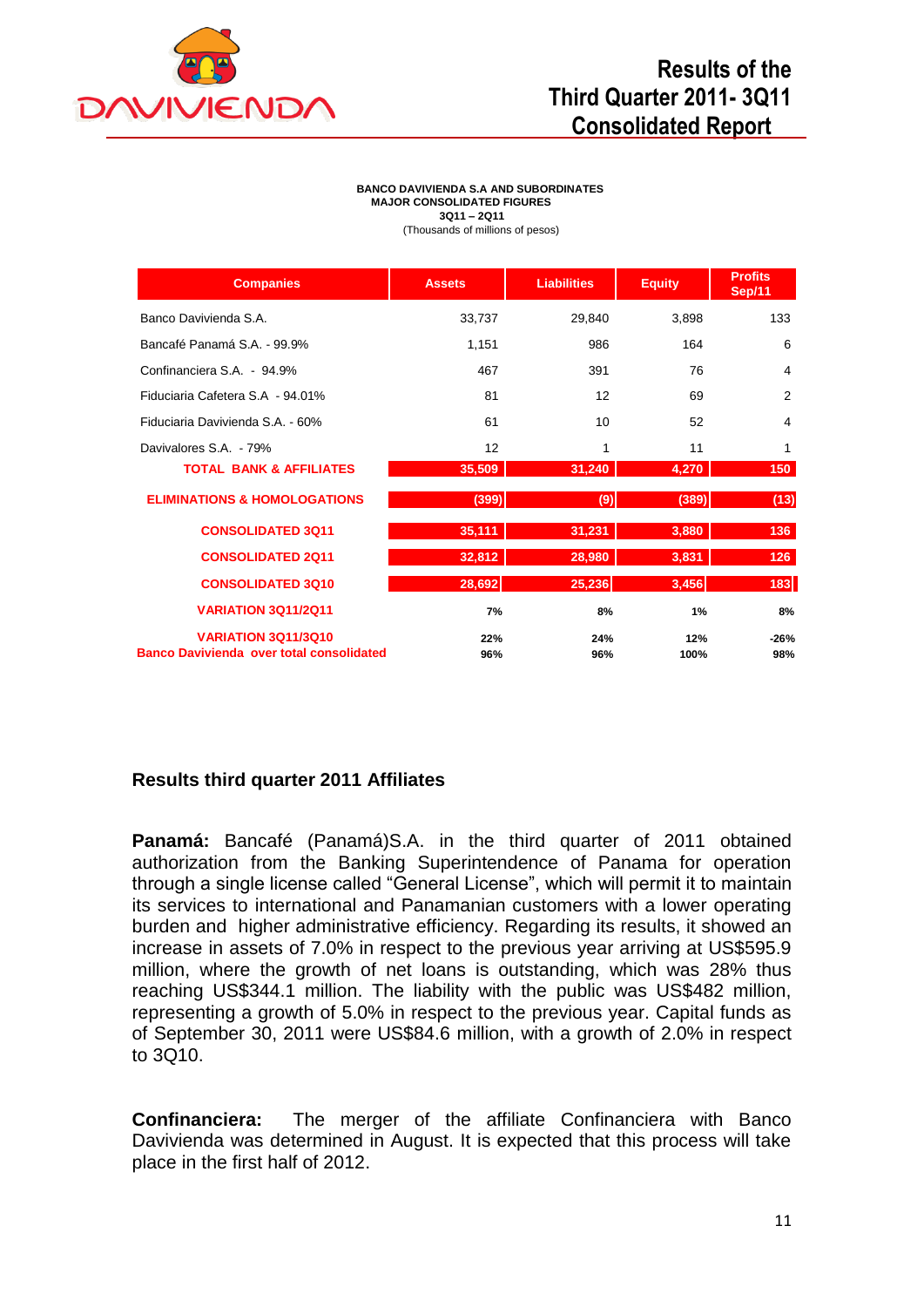

New vehicle sales dynamics during 2011 have recovered as the best year in history. At the closing of the third quarter these sales reached 242,3999 units (173,888 at the same closing of 2010) and thus it is expected that the 253,869 vehicles sold the previous year will be amply exceeded. Confinanciera continued to participate very actively both of this market and of the used vehicle market disbursing in the first 9 months \$220,854.0 million that represent 28.30% more than the credits granted in the same period of the previous year.

Moreover, in the productive vehicle segment Confinanciera takes a good portion of the growth, reaching disbursements for the sum of \$152,108.9 million that represent an increase of 42.70%.

Regarding the asset quality, the past due receivables index by age continues to show its downward trend, by being 2.97% at the closing of the month of September that compares well with 6.02% of twelve months before.

Thanks to these dynamics, the portfolio quality and the administrative efficiency, the entity shows at the closing of the third quarter profits for \$19,038.5 million that compared to those obtained in the same period of the previous year for \$10,630.4 million represents an increase of 79.09%.

**Fidudavivienda:** At the closing of September 2011, Fidudavivienda manages assets for over \$3.5 billion, that represents a growth of 14.1% compared to the previous year and generated profits for a value of \$8 thousand million. Due to the low profitability of the portfolios managed, profits decreased 0.9% during the quarter

**Fiducafé:** At the end of the third quarter of 2011, it manages assets for \$6 billion with a decreaded of -3.4% and generated profits for \$2 thousand million, which reflect a decrease of 10.1% because of the volatility of the rates that affected the yield of those assets managed.

**Davivalores:** At the closing of the third quarter of 2011, Davivalores shows an important growth of the assets managed as compared to the same period of the previous year (81%), reaching over 1.9 billion pesos; this growth has taken place as a consequence of its participation in the share issue processes together with the network of Davivienda offices, processes that have been very dynamic throughout the year in the Colombian stock market. As a consequence of a higher business volume, the firm increased its operating income by 46% in respect to the same period of the previous year, reaching 3.404 million pesos; the fulfillment of customer orders through the brokerage commission was the business line that represented the higher percentage of this income with 48%, followed by the administration of securities with 34%.

In respect to profits, the company obtained a result of 384 million pesos, which represents a growth of 38% in respect to the same period of the previous year. This result is consequence of the combination of higher dynamics in the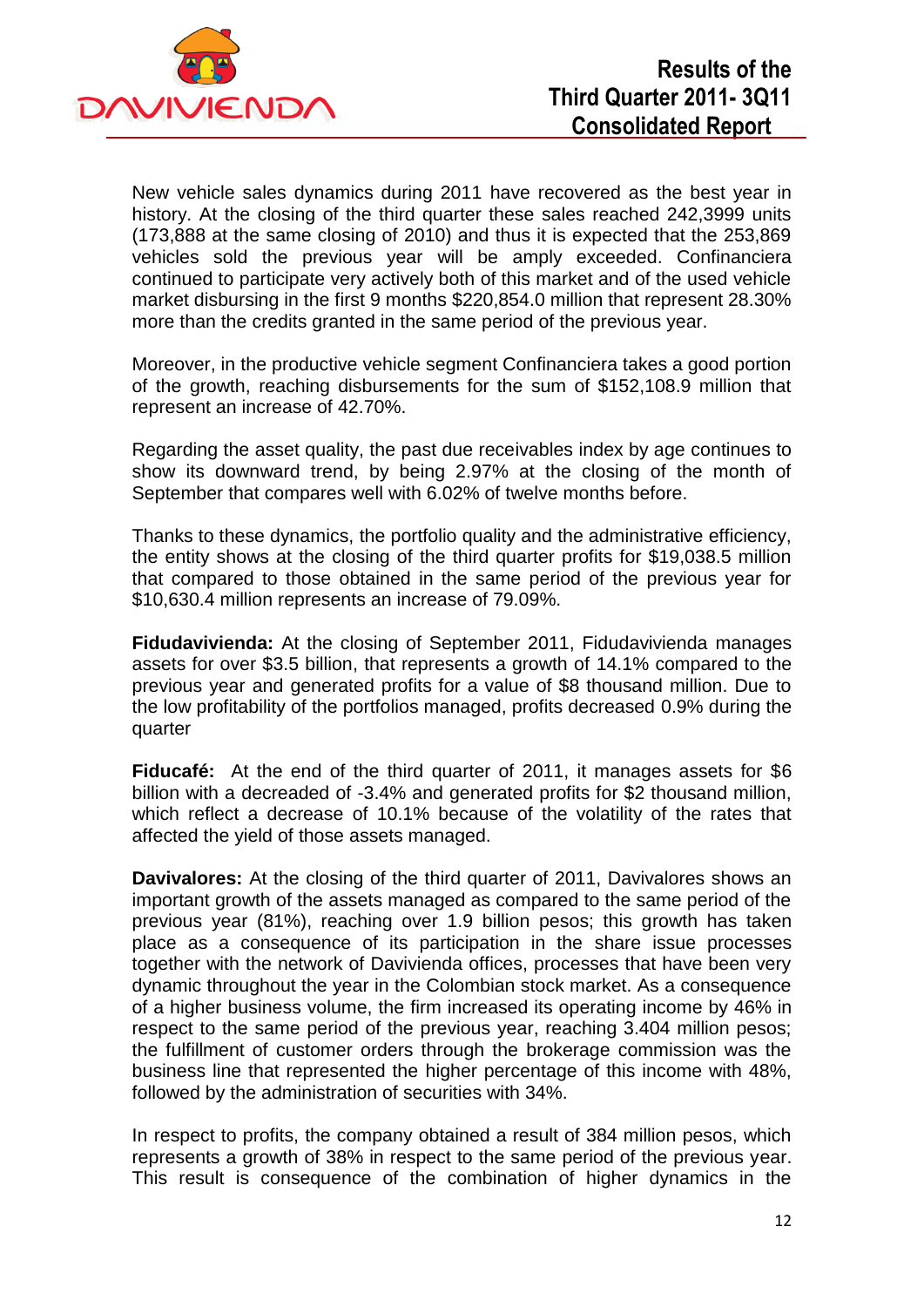

company's income lines and expenses associated to the operation and to investments that the firm has been making in order to have a physical, human and technological infrastructure that will adequately support its growth and the performance of its strategic plan.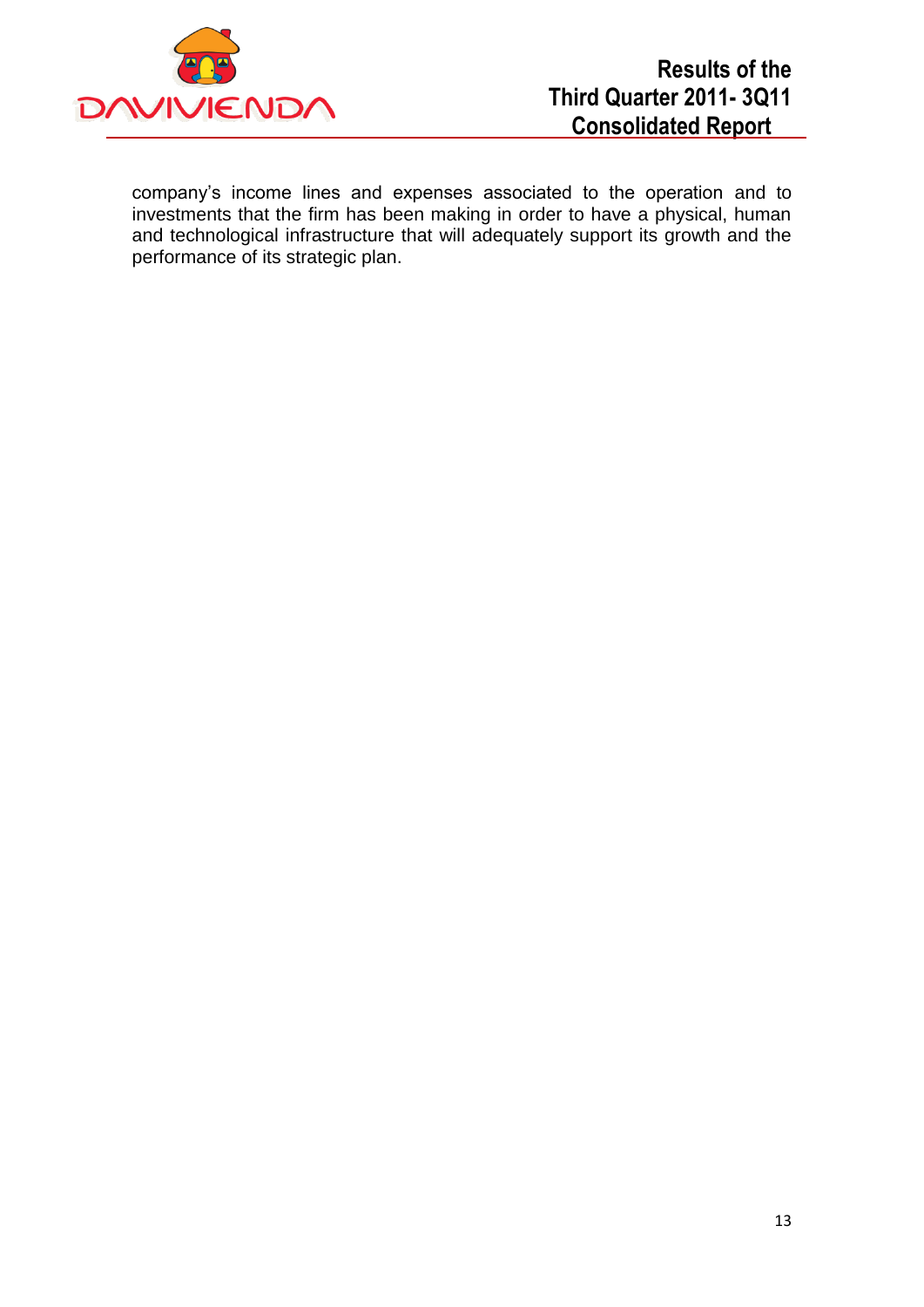

# **Results of the Third Quarter 2011- 3Q11 Consolidated Report**

# **Consolidated Balance Sheet**

| <b>Consolidated Balance Sheet as of Septiembre 2011</b> |        |               |               |                  |                                    |  |  |
|---------------------------------------------------------|--------|---------------|---------------|------------------|------------------------------------|--|--|
| <b>Assets</b>                                           | Sep10  | <b>Jun 11</b> | <b>Sep 11</b> |                  | Var Sep 11/Jun11 Var Sep 11/Sep 10 |  |  |
| Cash                                                    | 2,100  | 2,550         | 2,488         | $-2.4%$          | 18.5%                              |  |  |
| <b>Investments</b>                                      | 3,977  | 4,133         | 4,860         | 17.6%            | 22.2%                              |  |  |
| <b>Loan Portfolio</b>                                   | 19,757 | 23,108        | 24,356        | 5.4%             | 23.3%                              |  |  |
| <b>Commercial</b>                                       | 10,114 | 12,157        | 13,218        | 8.7%             | 30.7%                              |  |  |
| Consumption                                             | 7,152  | 8,450         | 8,541         | 1.1%             | 19.4%                              |  |  |
| <b>Mortgage</b>                                         | 3,655  | 3,776         | 3,980         | 5.4%             | 8.9%                               |  |  |
| <b>Provisions</b>                                       | 1,164  | 1,275         | 1,383         | 8.5%             | 18.8%                              |  |  |
| Property, plant & equipment                             | 377    | 397           | 409           | 3.1%             | 8.6%                               |  |  |
| <b>Appreciations</b>                                    | 425    | 499           | 501           | 0.4%             | 18.1%                              |  |  |
| <b>Other assets</b>                                     | 2,058  | 2,125         | 2,496         | 17.5%            | 21.3%                              |  |  |
| <b>Total assets</b>                                     | 28,692 | 32,812        | 35,111        | 7.0%             | 22.4%                              |  |  |
| <b>Liabilities and Equity</b>                           | Sep10  | <b>Jun 11</b> | <b>Sep 11</b> | Var Sep 11/Jun11 | Var Sep 11/Sep 10                  |  |  |
| <b>Deposits &amp; liabilities</b>                       | 18,923 | 21,193        | 21,982        | 3.7%             | 16.2%                              |  |  |
| <b>Savings accounts</b>                                 | 8,457  | 11,341        | 11,868        | 4.6%             | 40.3%                              |  |  |
| <b>Checking accounts</b>                                | 2,864  | 3,112         | 3,235         | 4.0%             | 12.9%                              |  |  |
| <b>CDs+ CDAT</b>                                        | 7,469  | 6,572         | 6,719         | 2.2%             | $-10.0%$                           |  |  |
| <b>Bonds</b>                                            | 2,567  | 3,491         | 3,699         | 6.0%             | 44.1%                              |  |  |
| Local                                                   | 2,269  | 3,198         | 3,699         | 15.7%            | 63.0%                              |  |  |
| Foreign                                                 | 298    | 293           | 319           | 8.8%             | 7.0%                               |  |  |
| <b>Credits with entities</b>                            | 1,871  | 2,717         | 3,285         | 20.9%            | 75.6%                              |  |  |
| <b>Other liabilities</b>                                | 1,875  | 1,579         | 2,264         | 43.4%            | 20.7%                              |  |  |
| <b>Total liabilities</b>                                | 25,236 | 28,980        | 31,231        | 7.8%             | 23.8%                              |  |  |
|                                                         |        |               |               |                  |                                    |  |  |
| <b>Capital</b>                                          | 41     | 40            | 51            | 28.4%            | 25.2%                              |  |  |
| <b>Reserves</b>                                         | 2,773  | 2,957         | 3,138         | 6.1%             | 13.2%                              |  |  |
| <b>Surplus</b>                                          | 455    | 513           | 516           | 0.6%             | 13.3%                              |  |  |
| <b>Profits from previous periods</b>                    | 4      | 24            | 39            | 63.3%            | 908.8%                             |  |  |
| <b>Profit for the period</b>                            | 183    | 126           | 136           | 8.3%             | $-25.6%$                           |  |  |
| <b>Total equity</b>                                     | 3,456  | 3,831         | 3,880         | 1.3%             | 12.3%                              |  |  |
| <b>Total liabilities and equity</b>                     | 28,692 | 32.812        | 35.111        | 7.0%             | 22.4%                              |  |  |